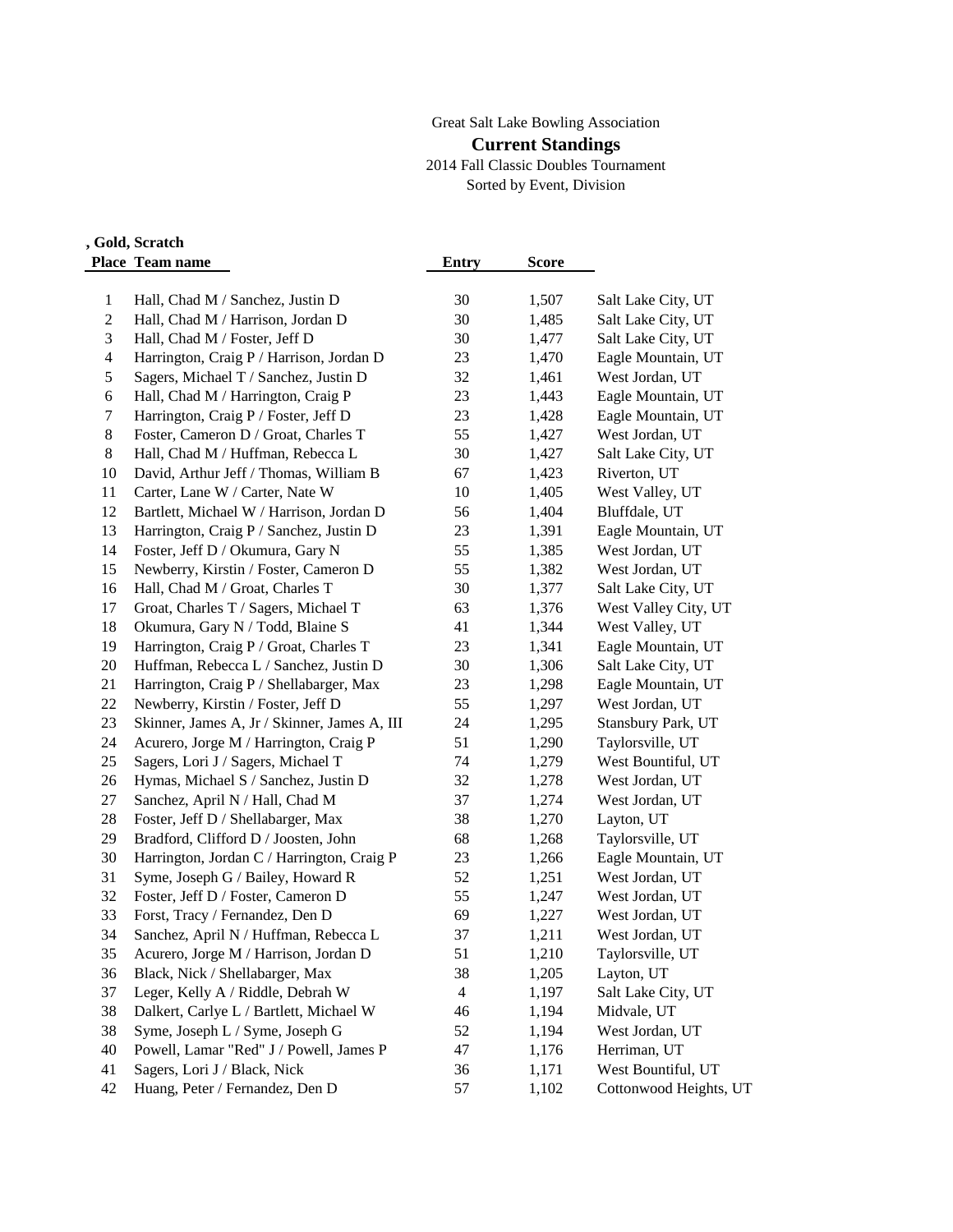| , Silver, Scratch       |                                            |                |              |                        |  |
|-------------------------|--------------------------------------------|----------------|--------------|------------------------|--|
|                         | Place Team name                            | Entry          | <b>Score</b> |                        |  |
|                         |                                            |                |              |                        |  |
| $\mathbf{1}$            | Huang, Peter / Yoshimura, Blaine           | 57             | 1,379        | Cottonwood Heights, UT |  |
| $\sqrt{2}$              | Collins, Ali L / Carrigan, Rick J, Sr      | 9              | 1,343        | Evanston, WY           |  |
| 3                       | Onishi, Tarika K / Wareing, Dustin T       | 65             | 1,335        | South Jordan, UT       |  |
| $\overline{\mathbf{4}}$ | Schlosser, Cliff L / Eichhorst, Scott A    | $\mathbf{1}$   | 1,333        | Taylorsville, UT       |  |
| 5                       | Huang, Peter / Shellabarger, Max           | 38             | 1,325        | Layton, UT             |  |
| 6                       | Bradt, Bryant A / Harrison, Jordan D       | 59             | 1,324        | Salt Lake City, UT     |  |
| $\boldsymbol{7}$        | Bradt, Bryant A / Yoshimura, Blaine        | 73             | 1,318        | Kaysville, UT          |  |
| $\,8\,$                 | Bailey, Howard R / Forst, Tracy            | 69             | 1,271        | West Jordan, UT        |  |
| 9                       | Bailey, Howard R / Chrans, Monty           | 53             | 1,254        | West Jordan, UT        |  |
| 10                      | Okumura, Jaaycob D / Yoshimura, Blaine     | 54             | 1,245        | West Valley, UT        |  |
| 11                      | Edler, Robert R / Lund, Jeri L             | 16             | 1,237        | Taylorville, UT        |  |
| 12                      | Fjeldsted, Dana / Huffman, Rebecca L       | 26             | 1,236        | Clearfield, UT         |  |
| 13                      | Pendleton, Dewayne E / Sorich, Jeffrey R   | 29             | 1,233        | South Jordan, UT       |  |
| 14                      | Onishi, Tarika K / Brodigan, Nikki         | 65             | 1,221        | South Jordan, UT       |  |
| 15                      | Lund, Ryder J / Carlos, Jeff H             | 15             | 1,212        | Layton, UT             |  |
| 16                      | Sharp, Bob / Marino, Tony                  | $\sqrt{2}$     | 1,211        | West Valley, UT        |  |
| 16                      | Carlos, Jeff H / Lund, Randy R             | 19             | 1,211        | Layton, UT             |  |
| 18                      | Ellison, Craig / Shellabarger, Max         | 38             | 1,202        | Layton, UT             |  |
| 19                      | Bernal, Jordan S / Dalkert, Carlye L       | 31             | 1,201        | Midvale, UT            |  |
| 20                      | Wanlass, Duane L / Duffield, Dusty         | $\mathfrak{Z}$ | 1,192        | Salt Lake City, UT     |  |
| 21                      | Teuscher, Jason / Bartlett, Michael W      | 66             | 1,190        | Murray, UT             |  |
| 22                      | Bernal, Jordan S / Kesler, Eddie L         | 27             | 1,186        | Midvale, UT            |  |
| 23                      | Okumura, Jaaycob D / Okumura, Sub          | 41             | 1,179        | West Valley, UT        |  |
| 24                      | Powell, Lamar "Red" J / Powell, Samantha J | 13             | 1,165        | Herriman, UT           |  |
| 25                      | Powell, Lamar "Red" J / Duffield, Dusty    | 48             | 1,164        | Herriman, UT           |  |
| 26                      | Jewell, Sherri / Baker, Robert A           | 28             | 1,149        | Salt Lake City, UT     |  |
| 27                      | Carlson, Christina L / Madrid, Marnye A    | 33             | 1,147        | South Jordan, UT       |  |
| 28                      | Sagers, Lori J / Shellabarger, Max         | 38             | 1,143        | Layton, UT             |  |
| 29                      | St. Louis, Adam M / Sorich, Jeffrey R      | 29             | 1,141        | South Jordan, UT       |  |
| 30                      | Baker, Scott A / Edler, Robert R           | 16             | 1,140        | Taylorville, UT        |  |
| 31                      | Lund, Randy R / Knoll, John L              | 50             | 1,132        | West Jordan, UT        |  |
| 32                      | Pullman, Karen / Kunkel, Mindee P          | 72             | 1,127        | Sandy, UT              |  |
| 33                      | Skinner, Jim A, Sr / Skinner, James A, Jr  | 24             | 1,106        | Stansbury Park, UT     |  |
| 34                      | Fjeldsted, Dana / Montague, Maurie E       | 26             | 1,105        | Clearfield, UT         |  |
| 35                      | Eichhorst, Scott A / Pendleton, Dewayne E  | 1              | 1,101        | Taylorsville, UT       |  |
| 36                      | Wells, Sheldon A / Bailey, Jeremy S        | 70             | 1,087        | West Valley City, UT   |  |
| 37                      | Schlosser, Cliff L / Syme, Joseph L        | $\mathbf{1}$   | 1,081        | Taylorsville, UT       |  |
| 37                      | Carrigan, Rick, Jr / Carrigan, Rick J, Sr  | 60             | 1,081        | Evanston, WY           |  |
| 39                      | Wareing, Jackie A / Wareing, Dustin T      | 65             | 1,078        | South Jordan, UT       |  |
| 40                      | Lloyd, Carolee / Fest, Patty               | 14             | 1,077        | Sandy, UT              |  |
| 41                      | Knoll, John L / Huffman, David A           | 50             | 1,067        | West Jordan, UT        |  |
| 41                      | Olson, Candy F / Karr, Chuck D             | 40             | 1,067        | West Jordan, UT        |  |
| 43                      | Baker, Scott A / Bailey, Howard R          | 62             | 1,064        | West Jordan, UT        |  |
| 44                      | Jukes, Kyle K / Carlos, Jeff H             | 39             | 1,063        | Layton, UT             |  |
| 45                      | Montague, Maurie E / Huffman, Rebecca L    | 26             | 1,062        | Clearfield, UT         |  |
| 46                      | Bills, Tina C / Lloyd, Carolee             | 14             | 1,040        | Sandy, UT              |  |
| 47                      | Lewis, Matthew / Knoll, John L             | 71             | 1,037        | Sandy, UT              |  |
| 48                      | Fischer, Brian J / Baker, Scott A          | 17             | 1,031        | West Jordan, UT        |  |
| 49                      | Syme, Joseph L / Chrans, Monty             | 52             | 1,028        | West Jordan, UT        |  |